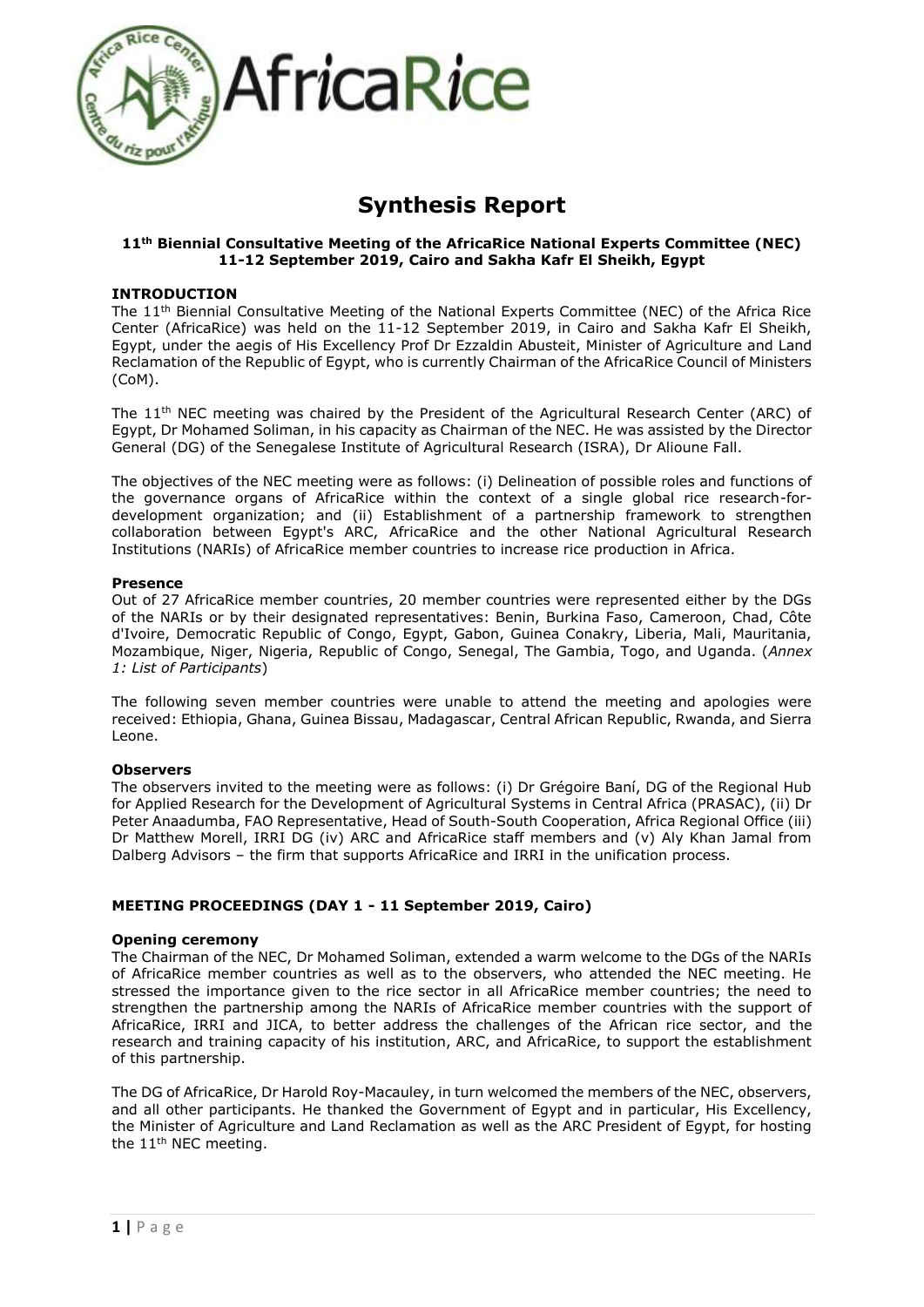## **Rapporteurs**

The DGs of the NARIs of Togo, Dr Yao Lombo, and Liberia, Mrs. Paulette Findley, were appointed as rapporteurs in French and English, respectively. They were assisted by AfricaRice staff members.

## **Adoption of agenda and report of the 10th Biennial meeting of the NEC**

The agenda of the 11th Biennial meeting was adopted without observations. The report of the  $10<sup>th</sup>$ biennial meeting held in the Gambia in 2018 was also adopted with reservations to include a short report on the outcomes of the workshop of the Global Research Alliance (GRA) that was held in parallel to the NEC. Observations were made on the concerted intervention of CGIAR Centers in projects in member states, as part of the discussions on the 'Implementation of the recommendations of the 10<sup>th</sup> Biennial Meeting of the NEC.

### **Presentations**

The following three presentations were made and served as a basis for discussions on the main objectives of the meeting:

- Towards the concept of the "ONE CGIAR" by Dr Etienne Duveiller, AfricaRice Deputy Director General and Director of Research (DDG-DR)
- The AfricaRice-IRRI Alliance and Implications for AfricaRice Governance by Dr Harold Roy-Macauley, AfricaRice DG (complemented by Dr Matthew Morell, IRRI DG)
- Framework for strengthening partnerships between the Egyptian ARC, the other NARIs in AfricaRice member countries and AfricaRice - by Dr. Raafat El-Namaky, Breeder at the Rice Research and Training Centre (RRTC) of ARC

#### **Working Groups on the presentations**

Three groups of participants worked in two sessions for in-depth discussions on the presentations, guided by terms of reference (*TOR - Annex 2*) for each session. The results of the Working Group discussions are presented in *Annex 3*.

#### **Address by the Minister of Agriculture and Land Reclamation to the NEC**

At the end of the first day, the Minister of Agriculture and Land Reclamation addressed the NEC participants. His speech focused on (i) the expertise developed by Egypt in rice research and training; (ii) the need to strengthen collaboration between African countries for economies of scale and (iii) Egypt's offer to share its expertise and experience with other countries in rice research and training through bilateral agreements.

#### **Meeting of DGs in Closed Session**

The DGs met in a closed session chaired by Egypt's Minister of Agriculture and Land Reclamation. The introductory remarks of the Minister focused on (i) the establishment of model farms in African countries in order to share Egypt's experiences in agriculture with African states through bilateral agreements between governments, (ii) possibilities of establishing training programs and (iii) the need to work with international research institutions such as AfricaRice to achieve the objectives. The DGs welcomed the opportunity to benefit from Egyptian expertise.

## **PROCEEDINGS DAY 2 – 12 SEPTEMBER 2019 IN SAKHA KAFR EL SHEIKH**

**Visit of the facilities and fields of the RRTC:** Participants visited RRTC rice field experiments and demonstrations showcasing Egypt's research capacity, particularly in hybrid rice. The participants also had the opportunity to meet and discuss with about sixty students who were being trained at RRTC.

## **Presentations at RRTC**

The following two presentations were made in the meeting room:

- Rice program in Egypt and on hybrid rice and capacity building activities by Dr Mahmoud Abouyoussef, Director of the RRTC.
- Scaling hybrid rice with seed enterprises in rice hubs in the countries by Dr Sidi Sanyang, AfricaRice Rice Sector Development Program Leader

## **RECOMMENDATIONS OF THE NEC**

The results of the group work were translated into the following five recommendations, which were approved by the NEC.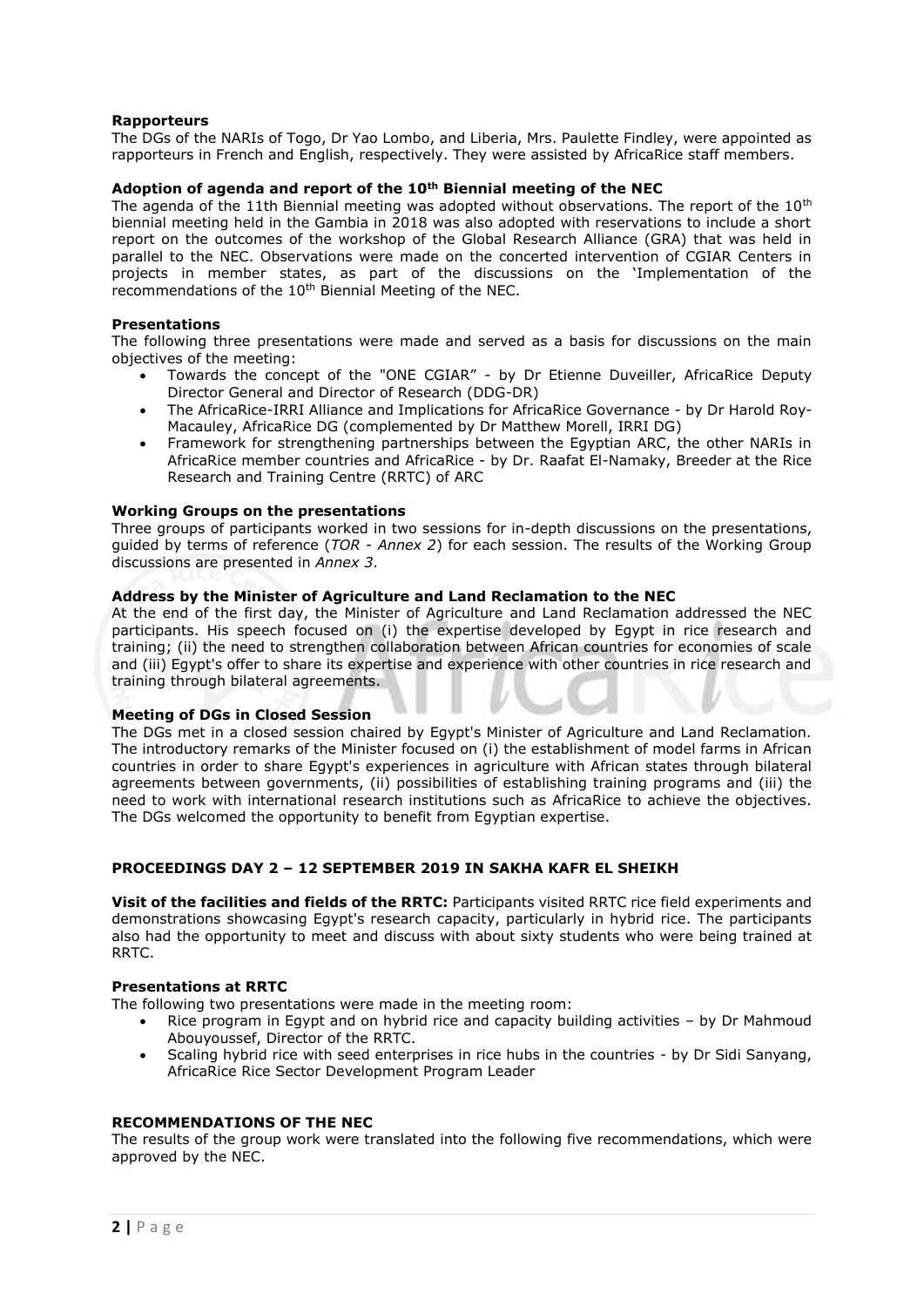#### **Recommendation 1**

The accelerated transformation of the rice sector in Africa to meet the challenges of rice selfsufficiency and reduce the rice import bill in Africa must involve the establishment and implementation of a single rice research for development program with a sufficiently strong and convincing value proposition. AfricaRice and IRRI are two main CGIAR Centers involved in rice research for development in Africa. Both are recognized by stakeholders for their work to improve the performance of the rice value chain in Africa as well as by financial partners interested in improving the rice sector. These two Centers, through their scientific products and knowledge generated by the research they conduct, in partnership with other stakeholders in the national agricultural research systems (NARS), already respond to the challenges of the rice sector in Africa. The two Centers have, therefore, significant comparative advantages, which if combined, would allow them to develop a sufficiently strong and convincing value proposition and a single research program for rice development, as well as mechanisms, providing value more money, which will help contribute significantly, efficiently and effectively to the transformation of the rice sector in Africa.

**The NEC recommends that AfricaRice and IRRI** establish an alliance with a single global rice research for development organization as the end point, to contribute to an accelerated transformation of the rice sector in Africa for the benefit of rice value chain actors as well as governments interested in rice production in Africa. The establishment of the single global rice research for development organization must involve a unification process that will be led by both institutions and will involve the necessary analysis and due diligence. Moreover, this single global rice development research organization to be established must fully engage with the GCIAR System Organization (CSO).

#### **Recommendation 2**

AfricaRice is the only Center in the CGIAR System Organization that has a unique governance system in which (i) the institution is owned by the governments of the member countries that are represented by the AfricaRice Council of Ministers (CoM) – which is its highest governing body, (ii) the CoM with the technical support of the NEC approves the AfricaRice Strategic Program, (iii) the Director General of AfricaRice is appointed from a member country and is responsible for the dayto-day management of the Center. This governance system of AfricaRice has advantages, especially in terms of political influence, through the recognition of the institution's actions by member states. The NEC believes that this situation could bring added value to the functioning of the single global rice research for development organization, particularly as regards the influence of African governments, to facilitate the implementation of the rice transformation agenda in Africa.

**The NEC recommends that AfricaRice** should ensure that in the unification process, the single global rice research for development organization will maintain a strong African identity with the following characteristics : (i) an African component that will maintain the AfricaRice brand, African leadership, and the CoM as the main oversight and advisory body for Africa, in structuring the global organization; (ii) a single and strong African strategy and program that will meet the transformational needs of the rice sector in Africa, (iii) approval of the African strategy and program by AfricaRice COM.

## **Recommendation 3**

The research strategy and agenda of the global rice research for development organization should be relevant to the current challenges and transformational needs of the rice sector, including the widening gap between local production and demand for rice in Africa and the sub-optimal performance of the rice value chain in Africa.

**The NEC recommends that AfricaRice** should ensure that the research strategy and agenda of the global rice research for development organization address the needs of the transformation of the rice sector by (i) drawing on new economies of scale in research for development to strengthen the research capacity of NARIs, (ii) improving the livelihoods of small farmers and creating opportunities for youth and empowering women in rural communities; iii) reducing member countries' rice import bills.

#### **Recommendation 4**

The establishment and implementation of a strategy and research program for rice development requires significant investments for it to contribute effectively and efficiently to the accelerated transformation of the rice sector in Africa.

**The NEC recommends that international investors and governments of AfricaRice member-states** commit themselves to the establishment of a common funding facility with